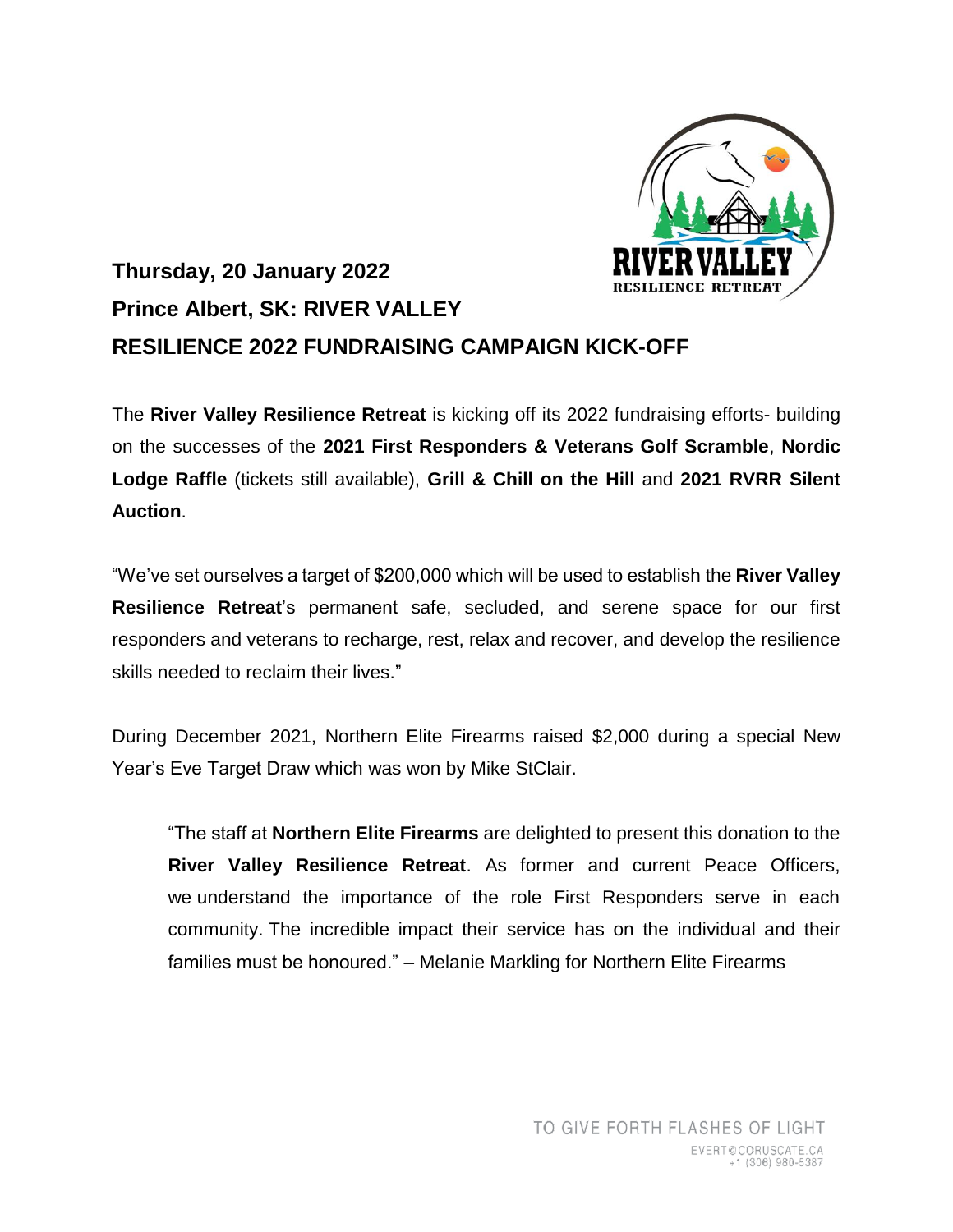Local Prince Albert resident and Veteran Arnold Murphy recently donated \$500.

"I want to thank **River Valley Resilience Retreat** for all the good work they have done are doing and will do in the future. The mental health of our first responders, police, firefighters, corrections officers, nurses, doctors, military veterans, 911 operators and all those who serve the public in trying roles as well as victims of crime who are all recovering from and dealing with trauma.

Our community is that much stronger because of our **River Valley Resilience Retreat**, its founders, and members. Together I hope that they continue to help provide the place, people, tools, and resources to heal the wounds and trauma of this community and to be a role model for others. Thank you to all involved, you are truly heroes to many." – Arnold Murphy

In coming week and months, the **River Valley Resilience Retreat** will be holding a variety of fundraising events to raise awareness and funds for the establishment of an all season retreat for First Responders & Veterans (your family, friends, neighbours and customers).

Should you be interest on making a donation on behalf of your family, your business, your peers, your association or union towards making our dream a reality- please feel to contact us Michelle on (306) 981-6083 or Evert on (306) 980-5387.